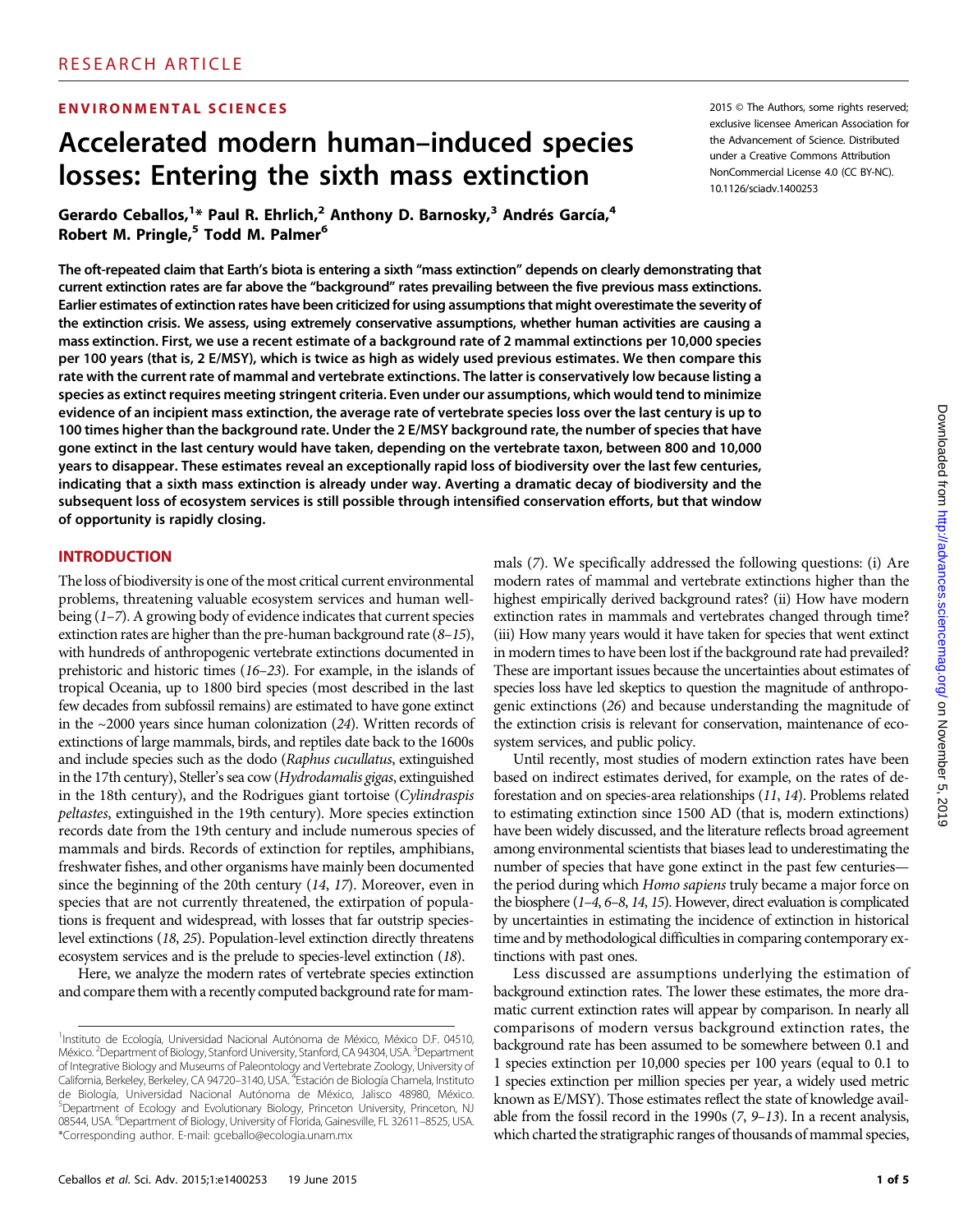Table 1. Numbers of species used in the Table 2 calculations of "highly conservative" and "conservative" modern extinction rates based on the IUCN Red List (17). For the highly conservative rates, only species verified as "extinct" (EX) were included; for the conservative extinction rates, species in the categories "extinct in the wild" (EW) and "possibly extinct" (PE) were also included.

|                  | No. of species, IUCN 2014.3              |                   |                                               |                   |                   |  |
|------------------|------------------------------------------|-------------------|-----------------------------------------------|-------------------|-------------------|--|
| Vertebrate taxon | <b>Highly conservative</b><br>rates (EX) |                   | <b>Conservative rates</b><br>$(EX + EW + PE)$ |                   | No. of species    |  |
|                  | <b>Since 1500</b>                        | <b>Since 1900</b> | <b>Since 1500</b>                             | <b>Since 1900</b> | evaluated by IUCN |  |
| Vertebrates      | 338                                      | 198               | 617                                           | 477               | 59% (39,223)      |  |
| Mammals          | 77                                       | 35                | 111                                           | 69                | 100% (5,513)      |  |
| <b>Birds</b>     | 140                                      | 57                | 163                                           | 80                | 100% (10,425)     |  |
| Reptiles         | 21                                       | 8                 | 37                                            | 24                | 44% (4,414)       |  |
| Amphibians       | 34                                       | 32                | 148                                           | 146               | 88% (6,414)       |  |
| <b>Fishes</b>    | 66                                       | 66                | 158                                           | 158               | 38% (12,457)      |  |

Table 2. Elevation of "highly conservative" and "conservative" modern vertebrate extinction rates above background rate of 2 E/MSY (see table S2 for calculations). For each assessment category, two periods are shown: extinction rates computed from 1500 to the present, and from 1900 to the present.

|                | Elevation of modern rates with<br>respect to expected rates |                            |                       |                   |  |  |
|----------------|-------------------------------------------------------------|----------------------------|-----------------------|-------------------|--|--|
| Animal group   |                                                             | <b>Highly conservative</b> | Conservative          |                   |  |  |
|                | <b>Since 1500</b>                                           |                            | Since 1900 Since 1500 | <b>Since 1900</b> |  |  |
| Vertebrates    | 8                                                           | 22                         | 15                    | 53                |  |  |
| <b>Mammals</b> | 14                                                          | 28                         | 20                    | 55                |  |  |
| <b>Birds</b>   | 13                                                          | 24                         | 15                    | 34                |  |  |
| Reptiles       | 5                                                           | 8                          | 8                     | 24                |  |  |
| Amphibians     | 5                                                           | 22                         | 22                    | 100               |  |  |
| <b>Fishes</b>  | 5                                                           | 23                         | 12                    | 56                |  |  |

extinction rates were measured over intervals ranging from single years to millions of years, and the mean extinction rate and variance were computed for each span of time (7). In this way, the background extinction rate estimated for mammals was estimated at 1.8 E/MSY, here rounded upward conservatively to 2 E/MSY (that is, 2 extinctions per 100 years per 10,000 species). This is double the highest previous rough estimate.

Those previously estimated background rates were primarily derived from marine invertebrate fossils, which are likely to have greater species longevity than vertebrates (10, 15). Data deficiencies make it impossible to conduct empirical analyses (as was done for mammals) for nonmammal terrestrial vertebrates; therefore, we assume the background

rates of other vertebrates to be similar to those of mammals. This supposition leads to a more conservative assessment of differences between current and past extinction rates for the vertebrates as a whole, compared with using the very low background extinction rate derived from marine invertebrates.

The analysis we present here avoids using assumptions such as loss of species predicted from species-area relationships, which can suggest very high extinction rates, and which have raised the possibility that scientists are "alarmists" seeking to exaggerate the impact of humans on the biosphere (26). Here, we ascertain whether even the lowest estimates of the difference between background and contemporary extinction rates still justify the conclusion that people are precipitating a global spasm of biodiversity loss.

# RESULTS

### Modern and background rates of vertebrate extinctions

Modern rates of vertebrate extinction were much higher than a background extinction rate of 2 E/MSY. Among the vertebrate taxa evaluated by the International Union of Conservation of Nature (IUCN), 338 extinctions have been documented since 1500 ["extinct" (EX), Table 1]. An additional 279 species have become either"extinct in the wild" (EW) or listed as "possibly extinct" (PE), totaling 617 vertebrate species summed over the three categories. Most extinctions have occurred in the last 114 years (that is, since 1900; Table 1). Our estimated "highly conservative" (that is, using data for EX species only) and "conservative" (that is, by including EX, EW, and PE) modern extinction rates for vertebrates varied from 8 to 100 times higher than the background rate (Table 2). This means, for example, that under the 2 E/MSY background rate, 9 vertebrate extinctions would have been expected since 1900; however, under the conservative rate, 468 more vertebrates have gone extinct than would have if the background rate had persisted across all vertebrates under that period. Specifically, these 468 species include 69 mammal species, 80 bird species, 24 reptiles, 146 amphibians, and 158 fish.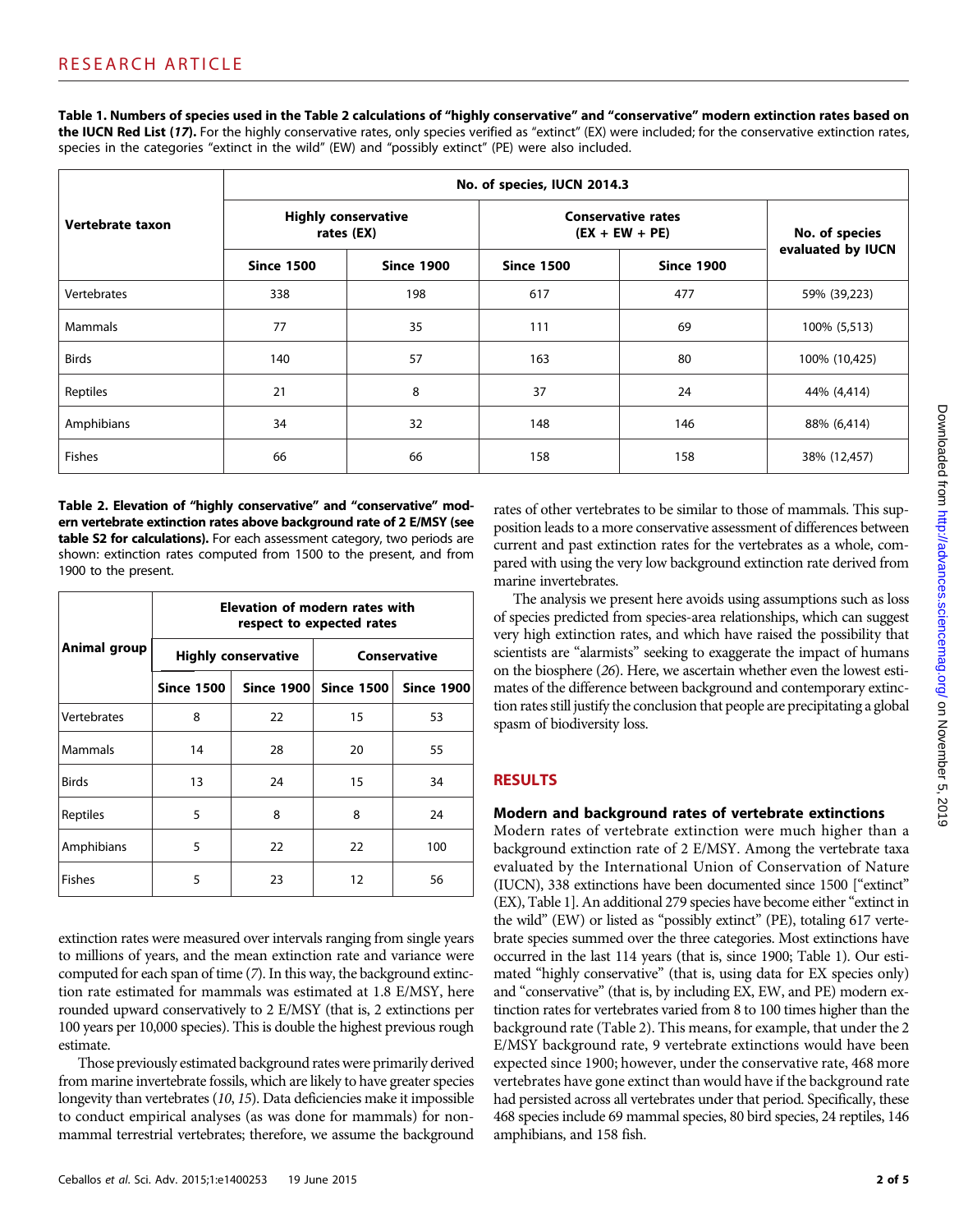

Fig. 1. Cumulative vertebrate species recorded as extinct or extinct in the wild by the IUCN (2012). Graphs show the percentage of the number of species evaluated among mammals (5513; 100% of those described), birds (10,425; 100%), reptiles (4414; 44%), amphibians (6414; 88%), fishes (12,457; 38%), and all vertebrates combined (39,223; 59%). Dashed black curve represents the number of extinctions expected under a constant standard background rate of 2 E/MSY. (A) Highly conservative estimate. (B) Conservative estimate.

#### Variation in modern extinction rates through time

Modern extinction rates have increased sharply over the past 200 years (corresponding to the rise of industrial society) and are considerably higher than background rates (Fig. 1). Rates of modern extinctions vary among vertebrate groups (Fig. 1). For example, amphibians, comprising of ~7300 species, show an accelerating rate of extinction: only 34 extinctions have been documented with a high level of certainty since 1500, yet >100 species have likely disappeared since 1980 (17, 23). This may not only reflect real trends but also a shortage of data for groups for which most species are not yet evaluated, such as reptiles and fish (21, 22).

#### Modern extinctions if background rate had prevailed

Our results indicate that modern vertebrate extinctions that occurred since 1500 and 1900 AD would have taken several millennia to occur if the background rate had prevailed. The total number of vertebrate species that went extinct in the last century would have taken about 800 to 10,000 years to disappear under the background rate of 2 E/MSY (Fig. 2). The particularly high losses in the last several decades accentuate the increasing severity of the modern extinction crisis.

#### **DISCUSSION**

Arguably the most serious aspect of the environmental crisis is the loss of biodiversity—the other living things with which we share Earth. This affects human well-being by interfering with crucial ecosystem services such as crop pollination and water purification and by destroying humanity's beautiful, fascinating, and culturally important living companions (4, 5, 15, 27–30).

Our analysis shows that current extinction rates vastly exceed natural average background rates, even when (i) the background rate is considered to be double previous estimates and when (ii) data on mod-



Fig. 2. Number of years that would have been required for the observed vertebrate species extinctions in the last 114 years to occur under a background rate of 2 E/MSY. Red markers, highly conservative scenario; blue markers, conservative scenario. Note that for all vertebrates, the observed extinctions would have taken between 800 to 10,000 years to disappear, assuming 2 E/MSY. Different classes of vertebrates all show qualitatively similar trends.

ern vertebrate extinctions are treated in the most conservative plausible way. We emphasize that our calculations very likely underestimate the severity of the extinction crisis because our aim was to place a realistic "lower bound" on humanity's impact on biodiversity. Therefore, although biologists cannot say precisely how many species there are, or exactly how many have gone extinct in any time interval, we can confidently conclude that modern extinction rates are exceptionally high, that they are increasing, and that they suggest a mass extinction under way—the sixth of its kind in Earth's 4.5 billion years of history.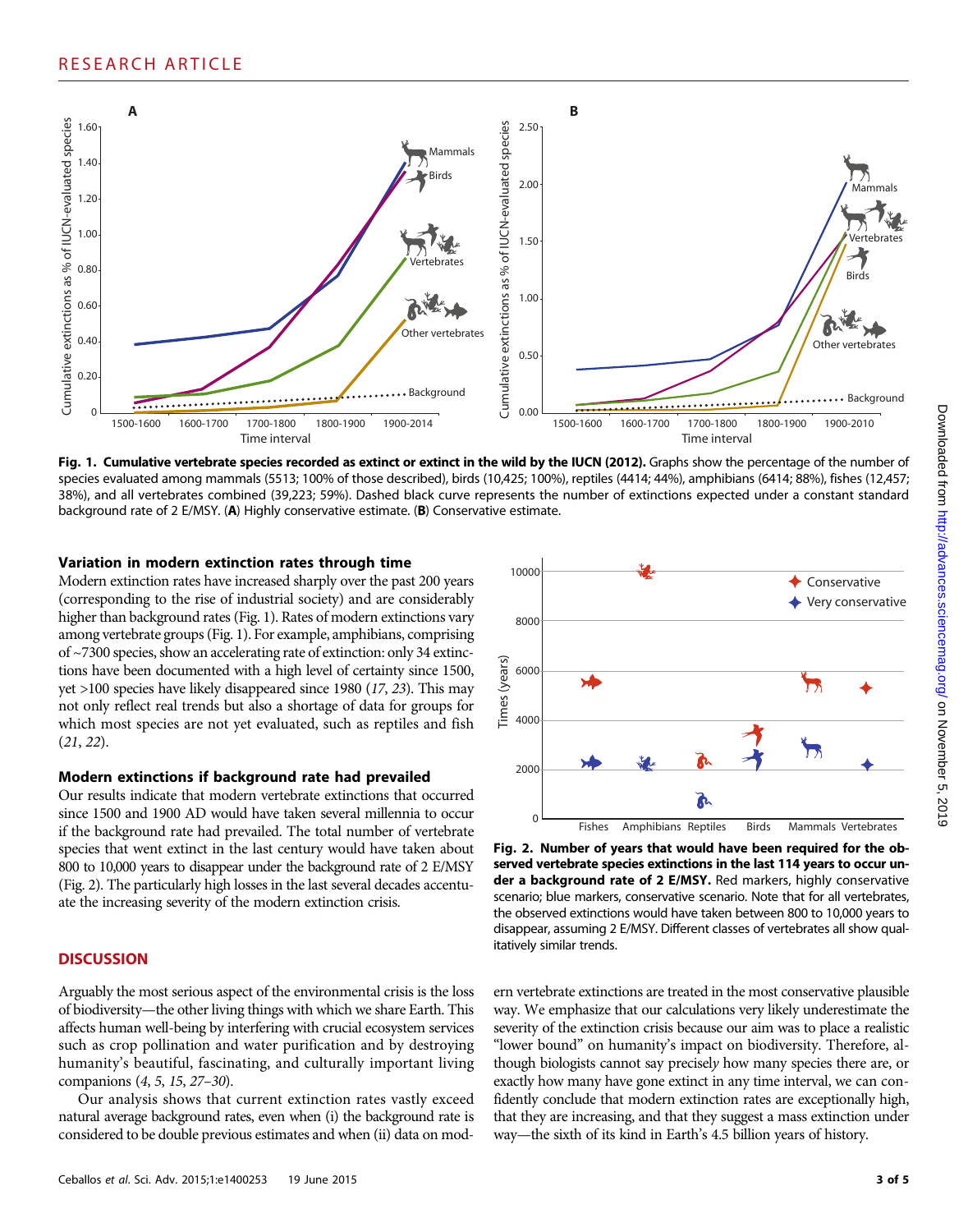A final important point is that we focus exclusively on species, ignoring the extirpation of populations—the units relevant to ecological functioning and the delivery of ecosystem services (4, 5, 29). Population extinction cannot be reliably assessed from the fossil record, precluding any analysis along the lines of that presented here. Also, although it is clear that there are high rates of population extinction (18), existing data are much less reliable and far harder to obtain than those for species, which will remain true for the foreseeable future. Likewise, we have not considered animals other than vertebrates because of data deficiencies.

The evidence is incontrovertible that recent extinction rates are unprecedented in human history and highly unusual in Earth's history. Our analysis emphasizes that our global society has started to destroy species of other organisms at an accelerating rate, initiating a mass extinction episode unparalleled for 65 million years. If the currently elevated extinction pace is allowed to continue, humans will soon (in as little as three human lifetimes) be deprived of many biodiversity benefits. On human time scales, this loss would be effectively permanent because in the aftermath of past mass extinctions, the living world took hundreds of thousands to millions of years to rediversify. Avoiding a true sixth mass extinction will require rapid, greatly intensified efforts to conserve already threatened species and to alleviate pressures on their populations—notably habitat loss, overexploitation for economic gain, and climate change (31–33). All of these are related to human population size and growth, which increases consumption (especially among the rich), and economic inequity (6). However, the window of opportunity is rapidly closing.

#### MATERIALS AND METHODS

To estimate modern extinction rates, we compiled data on the total number of described species and the number of extinct and possibly extinct vertebrate species from the 2014 IUCN Red List (17). In the IUCN's list, extinct species can be viewed as the minimum number of actual extinctions during recent human history (that is, since 1500) because it lists species known to be extinct (EX), extinct in the wild (EW), and possibly extinct (PE, a subcategory within "critically endangered" reserved for species thought to be extinct, but not confirmed) (17) (table S1). We used the IUCN data to calculate modern extinction rates in two ways: (i) we estimate a "highly conservative modern extinction rate" by using the data exclusively on species listed as EX, and (ii) we calculate a "conservative extinction rate" by including also both EW and PE species (table S2). Including these latter two categories recognizes that there is only a slim chance that most of the species in those categories can reestablish viable populations in their native habitats. In terms of biological impact and the provision of ecosystem services, we consider EW and PE species to be functionally equivalent to EX species: even if some individuals still exist, their abundances are not sufficient to have a substantial influence on ecological function and processes.

The IUCN's list is considered the authoritative, albeit likely conservative, assessment of the conservation status of plant and animal species. About 1.8 million species have been described since 1758 (when the current nomenclature system was developed), of which 1.3 million are animals (3, 17). Of these animal species, about 39,223 (of the currently counted 66,178) vertebrate species have been formally assessed and reported in the 2014 IUCN Red List (17). In the IUCN sample, mammals, birds, and amphibians have had between 88 and 100% of their known

species evaluated, whereas only 44% of reptiles and 38% of fish species have been assessed (Table 1). We focus our comparisons on vertebrates because they are the group for which the most reliable data exist, both fossil and modern.

To produce conservative comparisons with modern extinctions, we assumed a background extinction rate of 2 E/MSY as the highest likely baseline average background extinction rate (7); that is, we should expect 2 extinctions per 10,000 vertebrate species per 100 years. That background extinction rate was empirically determined using the exceptionally good fossil records of mammals, combining extinction counts from paleontological databases and published literature on the fossil, subfossil, and historical records (7). Using the resulting high background extinction rate provides a stringent test for assessing whether current modern extinction rates indicate that a mass extinction event is under way. Previous estimates of background extinction rates for other taxa are invariably lower than the mammal-derived estimate of 2 E/MSY used here.

#### SUPPLEMENTARY MATERIALS

Supplementary material for this article is available at [http://advances.sciencemag.org/cgi/content/](http://advances.sciencemag.org/cgi/content/full/1/5/e1400253/DC1) [full/1/5/e1400253/DC1](http://advances.sciencemag.org/cgi/content/full/1/5/e1400253/DC1)

Table S1. Definitions of IUCN categories (17) used to assess modern extinction rates. Table S2. Estimation of modern extinction rates since 1500 and 1900.

## REFERENCES AND NOTES

- 1. G. Ceballos, A. Garcia, P. R. Ehrlich, The sixth extinction crisis: Loss of animal populations and species. J. Cosmology 8, 1821–1831 (2010).
- 2. R. Dirzo, P. H. Raven, Global state of biodiversity and loss. Annu. Rev. Environ. Resour. 28, 137–167 (2003).
- 3. G. Mace, K. Norris, A. Fitter, Biodiversity and ecosystem services: A multilayered relationship. Trends Ecol. Evol. 27, 19–26 (2012).
- 4. G. Mace, C. Revenga, E. Ken, Biodiversity, in Ecosystems and Human Well-Being: Current State and Trends, G. Ceballos, G. Orians, S. L. Pacala, Eds. (Island Press, Washington, DC, 2005), chap. 4, pp. 77–121.
- 5. G. C. Daily, P. A. Matson, Ecosystem services: From theory to implementation. Proc. Natl. Acad. Sci. U.S.A. 105, 9455–9456 (2008).
- 6. P. R. Ehrlich, A. Ehrlich, Can a collapse of global civilization be avoided? Proc. Biol. Sci. 280, 20122845 (2013).
- 7. A. D. Barnosky, N. Matzke, S. Tomiya, G. O. Wogan, B. Swartz, T. B. Quental, C. Marshall, J. L. McGuire, E. L. Lindsey, K. C. Maguire, B. Mersey, E. A. Ferrer, Has the Earth's sixth mass extinction already arrived? Nature 471, 51-57 (2011).
- 8. R. Dirzo, H. S. Young, M. Galletti, G. Ceballos, J. B. Nick, B. Collen, Defaunation in the Anthropocene. Science 345, 401–406 (2014).
- 9. R. Leakey, R. Lewis, The Sixth Extinction: Patterns of Life and the Future of Humankind (Doubleday, New York, 1995).
- 10. D. M. Raup, A kill curve for Phanerozoic marine species. Paleobiology 17, 37–48 (1991).
- 11. R. M. May, J. H. Lawton, E. Stork, Assessing extinction rates, in Extinction Rates, J. H. Lawton, R. M. May, Eds. (Oxford University Press, Oxford, 1995), chap. 1. pp. 1–24.
- 12. S. L. Pimm, G. J. Russell, J. L. Gittleman, T. M. Brooks, The future of biodiversity. Science 269, 347–350 (1995).
- 13. J. Alroy, Constant extinction, constrained diversification, and uncoordinated stasis in North American mammals. Palaeogeogr. Palaeoclimatol. Palaeoecol. 127, 285-311 (1996).
- 14. J. E. M. Baillie, Z. Cokeliss, Extinctions in recent time, in 2004 IUCN Red List of Threatened Species: A Global Species Assessment, J. E. M. Baillie, C. Hilton-Taylor, S. N. Stuart, Eds. (IUCN, Gland, Switzerland and Cambridge, UK, 2004); pp. 33–50.
- 15. R. M. May, Ecological science and tomorrow's world. Philos. Trans. R. Soc. Lond. B Biol. Sci. 365, 41–47 (2010).
- 16. H. M. Pereira, P. W. Leadley, V. Proença, R. Alkemade, J. P. Scharlemann, J. F. Fernandez-Manjarrés, M. B. Araújo, P. Balvanera, R. Biggs, W. W. Cheung, L. Chini, H. D. Cooper, E. L. Gilman, S. Guénette, G. C. Hurtt, H. P. Huntington, G. M. Mace, T. Oberdorff, C. Revenga, P. Rodrigues, R. J. Scholes, U. R. Sumaila, M. Walpole, Scenarios for global biodiversity in the 21st century. Science, 330, 1496–1501 (2010).
- 17. IUCN, The IUCN Red List of Threatened Species, Version 2014.3 (IUCN, 2014); [http://www.](http://www.iucnredlist.org) [iucnredlist.org](http://www.iucnredlist.org) (downloaded on 11 March 2015).

5019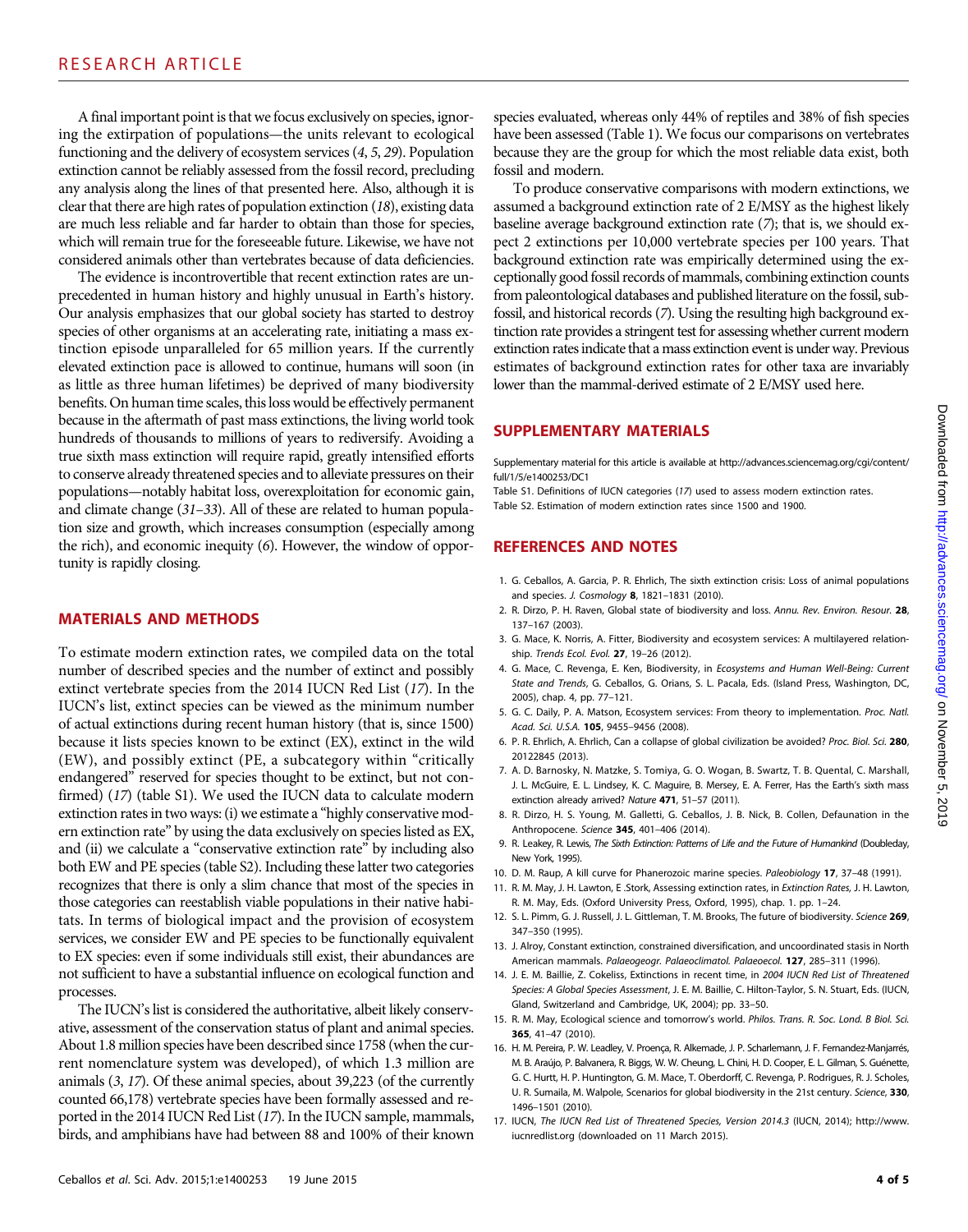- 18. G. Ceballos, P. R. Ehrlich, Mammal population losses and the extinction crises. Proc. Natl. Acad. Sci. U.S.A. 106, 3841-3846 (2009).
- 19. J. Schipper, J. S. Chanson, F. Chiozza, N. A. Cox, M. Hoffmann, V. Katariya, J. Lamoreux, A. S. Rodrigues, S. N. Stuart, H. J. Temple, J. Baillie, L. Boitani, T. E. Lacher Jr., R. A. Mittermeier, A. T. Smith, D. Absolon, J. M. Aguiar, G. Amori, N. Bakkour, R. Baldi, R. J. Berridge, J. Bielby, P. A. Black, J. J. Blanc, T. M. Brooks, J. A. Burton, T. M. Butynski, G. Catullo, R. Chapman, Z. Cokeliss, B. Collen, J. Conroy, J. G. Cooke, G. A. da Fonseca, A. E. Derocher, H. T. Dublin, J. W. Duckworth, L. Emmons, R. H. Emslie, M. Festa-Bianchet, M. Foster, S. Foster, D. L. Garshelis, C. Gates, M. Gimenez-Dixon, S. Gonzalez, J. F. Gonzalez-Maya, T. C. Good, G. Hammerson, P. S. Hammond, D. Happold, M. Happold, J. Hare, R. B. Harris, C. E. Hawkins, M. Haywood, L. R. Heaney, S. Hedges, K. M. Helgen, C. Hilton-Taylor, S. A. Hussain, N. Ishii, T. A. Jefferson, R. K. Jenkins, C. H. Johnston, M. Keith, J. Kingdon, D. H. Knox, K. M. Kovacs, P. Langhammer, K. Leus, R. Lewison, G. Lichtenstein, L. F. Lowry, Z. Macavoy, G. M. Mace, D. P. Mallon, M. Masi, M. W. McKnight, R. A. Medellín, P. Medici, G. Mills, P. D. Moehlman, S. Molur, A. Mora, K. Nowell, J. F. Oates, W. Olech, W. R. Oliver, M. Oprea, B. D. Patterson, W. F. Perrin, B. A. Polidoro, C. Pollock, A. Powel, Y. Protas, P. Racey, J. Ragle, P. Ramani, G. Rathbun, R. R. Reeves, S. B. Reilly, J. E. Reynolds III, C. Rondinini, R. G. Rosell-Ambal, M. Rulli, A. B. Rylands, S. Savini, C. J. Schank, W. Sechrest, C. Self-Sullivan, A. Shoemaker, C. Sillero-Zubiri, N. De Silva, D. E. Smith, C. Srinivasulu, P. J. Stephenson, N. van Strien, B. K. Talukdar, B. L. Taylor, R. Timmins, D. G. Tirira, M. F. Tognelli, K. Tsytsulina, L. M. Veiga, J. C. Vié, E. A. Williamson, S. A. Wyatt, Y. Xie, B. E. Young, The status of the world's land and marine mammals: Diversity, threat, and knowledge. Science 322, 225-230 (2008).
- 20. S. L. Pimm, P. Raven, A. Peterson, C. H. Şekercioğlu, P. R. Ehrlich, Human impacts on the rates of recent, present, and future bird extinctions. Proc. Natl. Acad. Sci. U.S.A. 103, 10941-10946 (2006).
- 21. N. M. Burkhead, Extinction rates in North American freshwater fishes, 1900–2010. BioScience 62, 798–808 (2012).
- 22. M. Böhm, B. Collen, J. E. M. Baillie, P. Bowles, J. Chanson, N. Cox, G. Hammerson, M. Hoffmann, S. R. Livingstone, M. Ram, A. G. J. Rhodin, S. N. Stuart, P. P. van Dijk, B. E. Young, L. E. Afuang, A. Aghasyan, A. García, C. Aguilar, R. Ajtic, F. Akarsu, L. R. V. Alencar, A. Allison, N. Ananjeva, S. Anderson, C. Andrén, D. Ariano-Sánchez, J. C. Arredondo, M. Auliya, C. C. Austin, A. Avci, P. J. Baker, A. F. Barreto-Lima, C. L. Barrio-Amorós, D. Basu, M. F. Bates, A. Batistella, A. Bauer, D. Bennett, W. Böhme, D. Broadley, R. Brown, J. Burgess, A. Captain, S. Carreira, M. del Rosario Castañeda, F. Castro, A. Catenazzi, J. R. Cedeño-Vázquez, D. G. Chapple, M. Cheylan, D. F. Cisneros-Heredia, D. Cogalniceanu, H. Cogger, C. Corti, G. C. Costa, P. J. Couper, T. Courtney, J. Crnobrnja-Isailovic, P.-A. Crochet, B. Crother, F. Cruz, J. C. Daltry, R. J. Ranjit Daniels, I. Das, A. de Silva, A. C. Diesmos, L. Dirksen, T. M. Doan, C. K. Dodd Jr., J. S. Doody, M. E. Dorcas, J. D. de Barros Filho, V. T. Egan, E. H. El Mouden, D. Embert, R. E. Espinoza, A. Fallabrino, X. Feng, Z.-J. Feng, L. Fitzgerald, O. Flores-Villela, F. G. R. França, D. Frost, H. Gadsden, T. Gamble, S. R. Ganesh, M. A. Garcia, J. E. García-Pérez, J. Gatus, M. Gaulke, P. Geniez, A. Georges, J. Gerlach, S. Goldberg, J.-C. T. Gonzalez, D. J. Gower, T. Grant, E. Greenbaum, C. Grieco, P. Guo, A. M. Hamilton, K. Hare, S. B. Hedges, N. Heideman, C. Hilton-Taylor, R. Hitchmough, B. Hollingsworth, M. Hutchinson, I. Ineich, J. Iverson, F. M. Jaksic, R. Jenkins, U. Joger, R. Jose, Y. Kaska, U. Kaya, J. S. Keogh, G. Köhler, G. Kuchling, Y. Kumlutaş, A. Kwet, E. La Marca, W. Lamar, A. Lane, B. Lardner, C. Latta, G. Latta, M. Lau, P. Lavin, D. Lawson, M. LeBreton, E. Lehr, D. Limpus, N. Lipczynski, A. S. Lobo, M. A. López-Luna, L. Luiselli, V. Lukoschek, M. Lundberg, P. Lymberakis, R. Macey, W. E. Magnusson, D. L. Mahler, A. Malhotra, J. Mariaux, B. Maritz, O. A. V. Marques, R. Márquez, M. Martins, G. Masterson, J. A. Mateo, R. Mathew, N. Mathews, G. Mayer, J. R. McCranie, G. J. Measey, F. Mendoza-Quijano, M. Menegon, S. Métrailler, D. A. Milton, C. Montgomery, S. A. A. Morato, T. Mott, A. Muñoz-Alonso, J. Murphy, T. Q. Nguyen, G. Nilson, C. Nogueira, H. Núñez, N. Orlov, H. Ota, J. Ottenwalder, T. Papenfuss, S. Pasachnik, P. Passos, O. S. G. Pauwels, N. Pérez-Buitrago, V. Pérez-Mellado, E. R. Pianka, J. Pleguezuelos, C. Pollock, P. Ponce-Campos, R. Powell, F. Pupin, G. E. Quintero Díaz, R. Radder, J. Ramer, A. R. Rasmussen, C. Raxworthy, R. Reynolds, N. Richman, E. L. Rico, E. Riservato, G. Rivas, P. L. B. da Rocha, M.-O. Rödel, L. Rodríguez Schettino, W. M. Roosenburg, J. P. Ross, R. Sadek, K. Sanders, G. Santos-Barrera, H. H. Schleich, B. R. Schmidt, A. Schmitz, M. Sharifi, G. Shea, H.-T. Shi, R. Shine, R. Sindaco, T. Slimani, R. Somaweera, S. Spawls, P. Stafford, R. Stuebing, S. Sweet, E. Sy, H. J. Temple, M. F. Tognelli, K. Tolley, P. J. Tolson, B. Tuniyev, S. Tuniyev, N. Üzüm, G. van Buurt, M. Van Sluys, A. Velasco, M. Vences, M. Veselý, S. Vinke, T. Vinke, G. Vogel, M. Vogrin, R. C. Vogt, O. R. Wearn, Y. L. Werner, M. J. Whiting, T. Wiewandt, J. Wilkinson, B. Wilson, S. Wren, T. Zamin, K. Zhou, G. Zug, The conservation status of the world's reptiles. Biol. Conserv. 157, 372–385 (2013).
- 23. S. N. Stuart, J. S. Chanson, N. A. Cox, B. E. Young, A. S. Rodrigues, D. L. Fischman, R. W. Waller, Status and trends of amphibian declines and extinctions worldwide. Science 306, 1783–1786 (2004).
- 24. D. W. Steadman, Extinction and Biogeography of Tropical Pacific Birds (Chicago University Press, Chicago, 2006).
- 25. J. B. Hughes, G. C. Daily, P. R. Ehrlich, Population diversity: Its extent and extinction. Science 278, 689–692 (1997).
- 26. B. Lomborg, The Skeptical Environmentalist: Measuring the Real State of the World (Cambridge University Press, Cambridge, UK, 2001).
- 27. S. Dullinger, F. Essl, W. Rabitsch, K. H. Erb, S. Gingrich, H. Haberl, K. Hülber, V. Jarosík, F. Krausmann, I. Kühn, J. Pergl, P. Pysek, P. E. Hulme, Europe's other debt crisis caused by the long legacy of future extinctions. Proc. Nat. Acad. Sci. U.S.A. 110, 7342–7347 (2013).
- 28. D. S. Karp, H. V. Moeller, L. O. Frishkoff, Nonrandom extinction patterns can modulate pest control service decline. Ecol. Appl. 23, 840–849 (2013).
- 29. C. D. Mendenhall, D. S. Karp, C. F. Meyer, E. A. Hadly, G. C. Daily, Predicting biodiversity change and averting collapse in agricultural landscapes. Nature 509, 213–217 (2014).
- 30. L. O. Frishkoff, D. S. Karp, L. K. M'Gonigle, C. D. Mendenhall, J. Zook, C. Kremen, E. A. Hadly, G. C. Daily, Loss of avian phylogenetic diversity in Neotropical agricultural systems. Science 345, 1343–1346 (2014).
- 31. M. de L. Brooke, S. H. M. Butchart, S. T. Garnett, G. M. Crowley, N. B. Mantilla-Beniers, A. J. Stattersfield, Rates of movement of threatened bird species between IUCN Red List categories and toward extinction. Conserv. Biol. 22, 417–427 (2008).
- 32. S. Butchart, A. Stattersfield, N. Collar, How many bird extinctions have we prevented? Oryx 40, 266–278 (2006).
- 33. M. Hoffmann, C. Hilton-Taylor, A. Angulo, M. Böhm, T. M. Brooks, S. H. Butchart, K. E. Carpenter, J. Chanson, B. Collen, N. A. Cox, W. R. Darwall, N. K. Dulvy, L. R. Harrison, V. Katariya, C. M. Pollock, S. Quader, N. I. Richman, A. S. Rodrigues, M. F. Tognelli, J. C. Vié, J. M. Aguiar, D. J. Allen, G. R. Allen, G. Amori, N. B. Ananjeva, F. Andreone, P. Andrew, A. L. Aquino Ortiz, J. E. Baillie, R. Baldi, B. D. Bell, S. D. Biju, J. P. Bird, P. Black-Decima, J. J. Blanc, F. Bolaños, W. Bolivar-G, I. J. Burfield, J. A. Burton, D. R. Capper, F. Castro, G. Catullo, R. D. Cavanagh, A. Channing, N. L. Chao, A. M. Chenery, F. Chiozza, V. Clausnitzer, N. J. Collar, L. C. Collett, B. B. Collette, C. F. Cortez Fernandez, M. T. Craig, M. J. Crosby, N. Cumberlidge, A. Cuttelod, A. E. Derocher, A. C. Diesmos, J. S. Donaldson, J. W. Duckworth, G. Dutson, S. K. Dutta, R. H. Emslie, A. Farjon, S. Fowler, J. Freyhof, D. L. Garshelis, J. Gerlach, D. J. Gower, T. D. Grant, G. A. Hammerson, R. B. Harris, L. R. Heaney, S. B. Hedges, J. M. Hero, B. Hughes, S. A. Hussain, M. J. Icochea, R. F. Inger, N. Ishii, D. T. Iskandar, R. K. Jenkins, Y. Kaneko, M. Kottelat, K. M. Kovacs, S. L. Kuzmin, E. La Marca, J. F. Lamoreux, M. W. Lau, E. O. Lavilla, K. Leus, R. L. Lewison, G. Lichtenstein, S. R. Livingstone, V. Lukoschek, D. P. Mallon, P. J. McGowan, A. McIvor, P. D. Moehlman, S. Molur, A. Muñoz Alonso, J. A. Musick, K. Nowell, R. A. Nussbaum, W. Olech, N. L. Orlov, T. J. Papenfuss, G. Parra-Olea, W. F. Perrin, B. A. Polidoro, M. Pourkazemi, P. A. Racey, J. S. Ragle, M. Ram, G. Rathbun, R. P. Reynolds, A. G. Rhodin, S. J. Richards, L. O. Rodríguez, S. R. Ron, C. Rondinini, A. B. Rylands, Y. de Mitcheson Sadovy, J. C. Sanciangco, K. L. Sanders, G. Santos-Barrera, J. Schipper, C. Self-Sullivan, Y. Shi, A. Shoemaker, F. T. Short, C. Sillero-Zubiri, D. L. Silvano, K. G. Smith, A. T. Smith, J. Snoeks, A. J. Stattersfield, A. J. Symes, A. B. Taber, B. K. Talukdar, H. J. Temple, R. Timmins, J. A. Tobias, K. Tsytsulina, D. Tweddle, C. Ubeda, S. V. Valenti, P. P. van Dijk, L. M. Veiga, A. Veloso, D. C. Wege, M. Wilkinson, E. A. Williamson, F. Xie, B. E. Young, H. R. Akçakaya, L. Bennun, T. M. Blackburn, L. Boitani, H. T. Dublin, G. A. da Fonseca, C. Gascon, T. E. Lacher Jr., G. M. Mace, S. A. Mainka, J. A. McNeely, R. A. Mittermeier, G. M. Reid, J. P. Rodriguez, A. A. Rosenberg, M. J. Samways, J. Smart, B. A. Stein, S. N. Stuart, The Impact of conservation on the status of the world's vertebrates. Science 330, 1503–1509 (2010).

Acknowledgments: We would like to thank B. Young for helping us with the data on "possibly extinct species" published by IUCN. J. Soberon, C. Mendenhall, and J. Pacheco gave valuable suggestions on the manuscript. Funding: This work has been supported by the Programa de apoyo a proyectos de investigación e innovación tecnológica from UNAM. Competing interests: The authors declare that they have no competing interests.

Submitted 23 December 2014 Accepted 1 May 2015 Published 19 June 2015 10.1126/sciadv.1400253

Citation: G. Ceballos, P. R. Ehrlich, A. D. Barnosky, A. García, R. M. Pringle, T. M. Palmer, Accelerated modern human–induced species losses: Entering the sixth mass extinction. Sci. Adv. 1, e1400253 (2015).